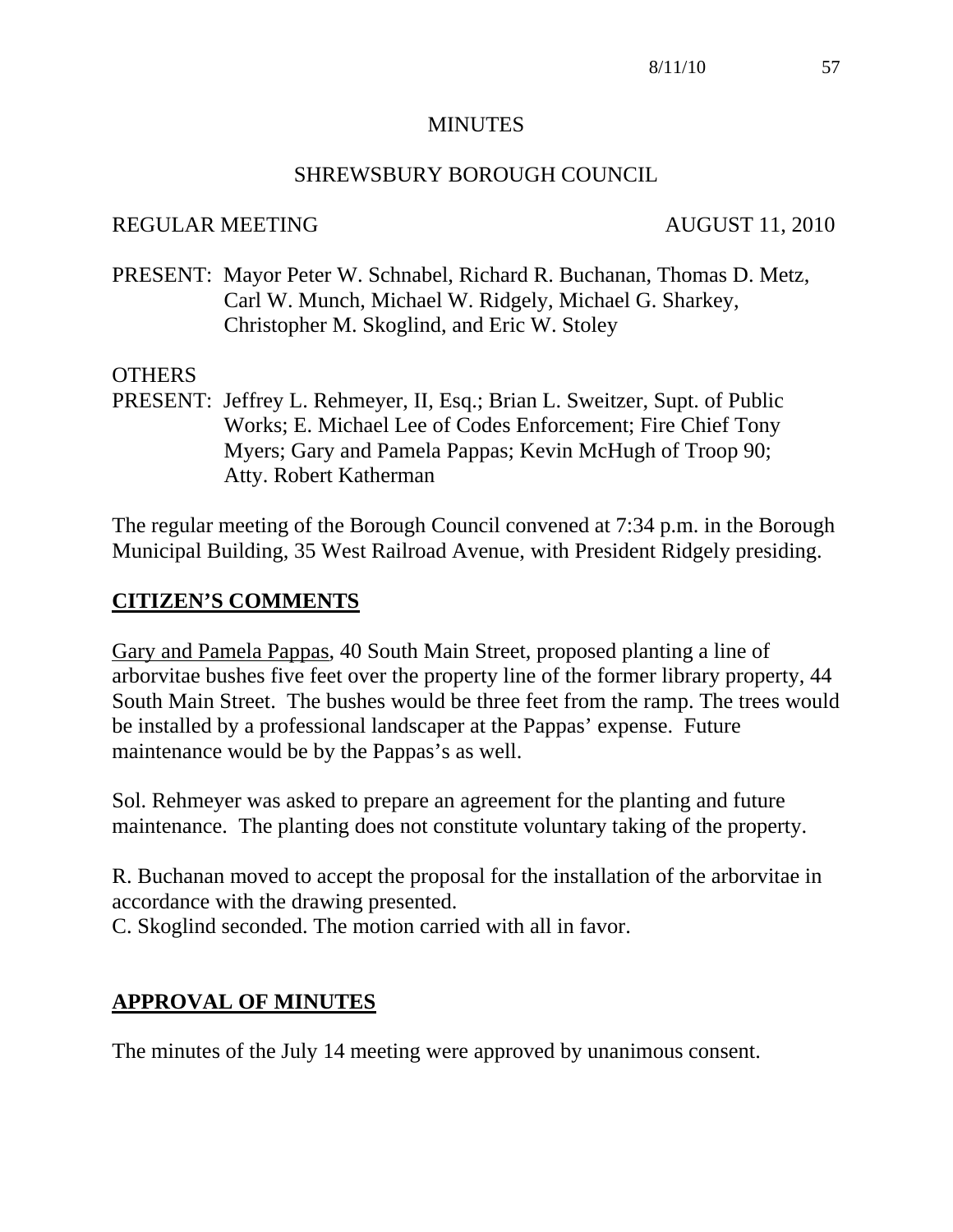# **APPROVAL OF EXPENDITURES AND REPORT OF ACCOUNTS**

The Secretary was asked to check the street light expenditures against last year's expense as the budget line is at 83%.

C. Skoglind moved to approve the expenditures and report of accounts for June. T. Metz seconded. The motion carried with all in favor.

# **BILL LIST**

The bill list for July was presented: General account: check numbers 10168 thru 10201; Water account: check numbers 4384 thru 4404; Sewer account: check numbers 4212 thru 4221; Highway Aid: check number 823.

- C. Skoglind moved to approve the July bill list.
- C. Munch seconded. The motion carried with all in favor.

# **PAYROLL REGISTER**

- C. Skoglind moved to approve the July 12 and 26 payroll registers.
- E. Stoley seconded. The motion carried with all in favor.

# **SUBDIVISION AND LAND DEVELOPMENT BUSINESS**

## Eitzert Farms Extension Request

Act 46 allows an extension of subdivision plans until July 2, 2013, and the Eitzert Farms plan falls under this Act.

E. Stoley moved that Sol. Rehmeyer acknowledge the extension as allowed under Act 46 but it doesn't relieve the developer of the financial obligation. M. Sharkey seconded. The motion carried with all in favor.

# **Southern Regional Police Report** – Richard R. Buchanan

Citizen Representative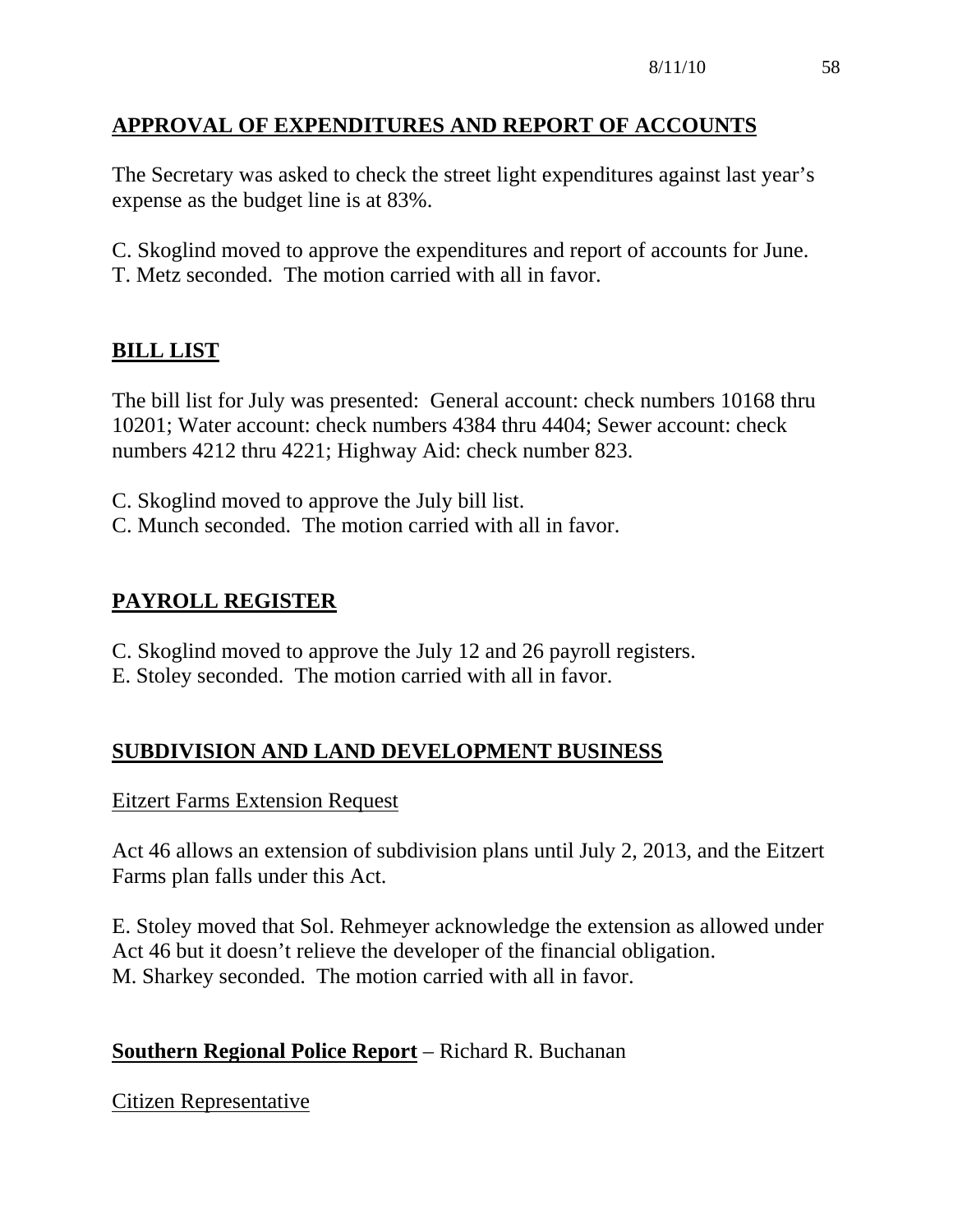John LaMartina resigned as the Citizen Representative last month and Council President Michael Ridgely, who was also a former Commission member, stepped forward to represent the Borough until a replacement is found.

R. Buchanan moved to acknowledge that Michael Ridgely represent the Borough as the Citizen Representative until a replacement is found. M. Sharkey seconded. The motion carried with all in favor.

A letter was received that New Freedom Borough Council President, Bradey Terrell, will fill in for Ed Tinder until Ed recovers from surgery.

## New Freedom Borough Withdrawal

A letter dated July 23 was received from New Freedom Borough alerting that it plans to leave the Southern Regional Police Department but New Freedom is leaving its options open. Glen Rock Borough had given notice they would leave as of December 31, 2010, unless the budget stays the same for 2011, which is very unlikely. They may withdraw and pay for the hours they can afford.

## Budget

A continuation meeting of the Commission will be held on August 18 to start work on the budget.

## Former Chief Childs

The settlement arrangement for the former police chief, Jim Childs, was mostly for accumulated vacation, sick and compensatory time.

## Election of Officers

Buck stated at the July meeting, he was voted out as Chairman but it was announced at the August meeting, that the vote violated the Roberts Rules of Order and the By-laws. Another vote was taken at the August meeting to nominate Buck as Chairman and he stepped down. New Freedom Mayor, Jeff Joy, is the Chairman and Mayor Peter Schnabel is Vice Chairman. The work that Buck did will have to be divided between the Commission members.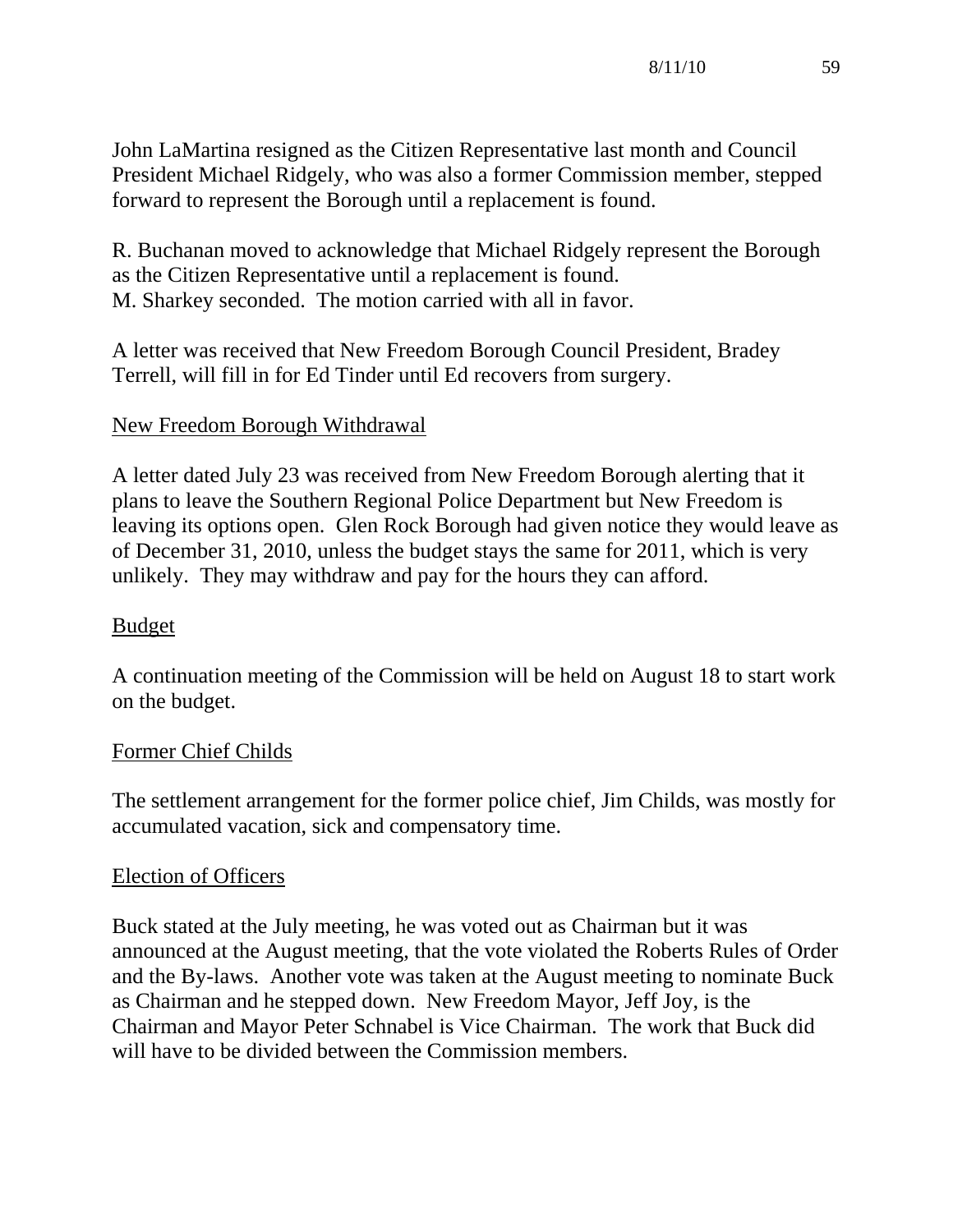Council thanked Buck for his many years and hours of service as Chairman of the Commission and received a round of applause.

### Ride-Alongs

The subject of Commission members riding along with police officers was brought up again. Since Commission members are not subject to worker's compensation, it is strongly recommended that Shrewsbury Borough members not participate due to liability reasons.

#### Fines for Alarms

Mayor Schnabel was asked to check into how many tickets were issued for false alarms.

## **Codes Enforcement** – E. Michael Lee

Mike reported the following: a junked vehicle was removed from Morgan Drive; the wall along North Highland Drive at the apartment building is being inspected by an engineer and will provide a report to Codes Enforcement; the owner of the vacant lot at 95 East Forrest Avenue has retained a firm to obtain an erosion and sediment plan to regrade the lot; the chimney in the first block of North Main Street will be repaired by next week. Mike was asked to check the roof of the old train station on South Main Street as it could collapse.

## **Water & Sewer** – Richard R. Buchanan

## Lutheran Home Water Connection

The Lutheran Retirement Village currently has one water connection from South Main Street. Regulations require hospitals to have two water connections to prevent service disruption. The Lutheran Home is not a hospital but some residents require full-time care. The second service line could enter the Home from Constitution Avenue. The issue should be addressed because of possible water disruption and boil water notices.

A letter will be sent to the management informing them of the possible problem and discuss their options. They should consider flow analysis as well.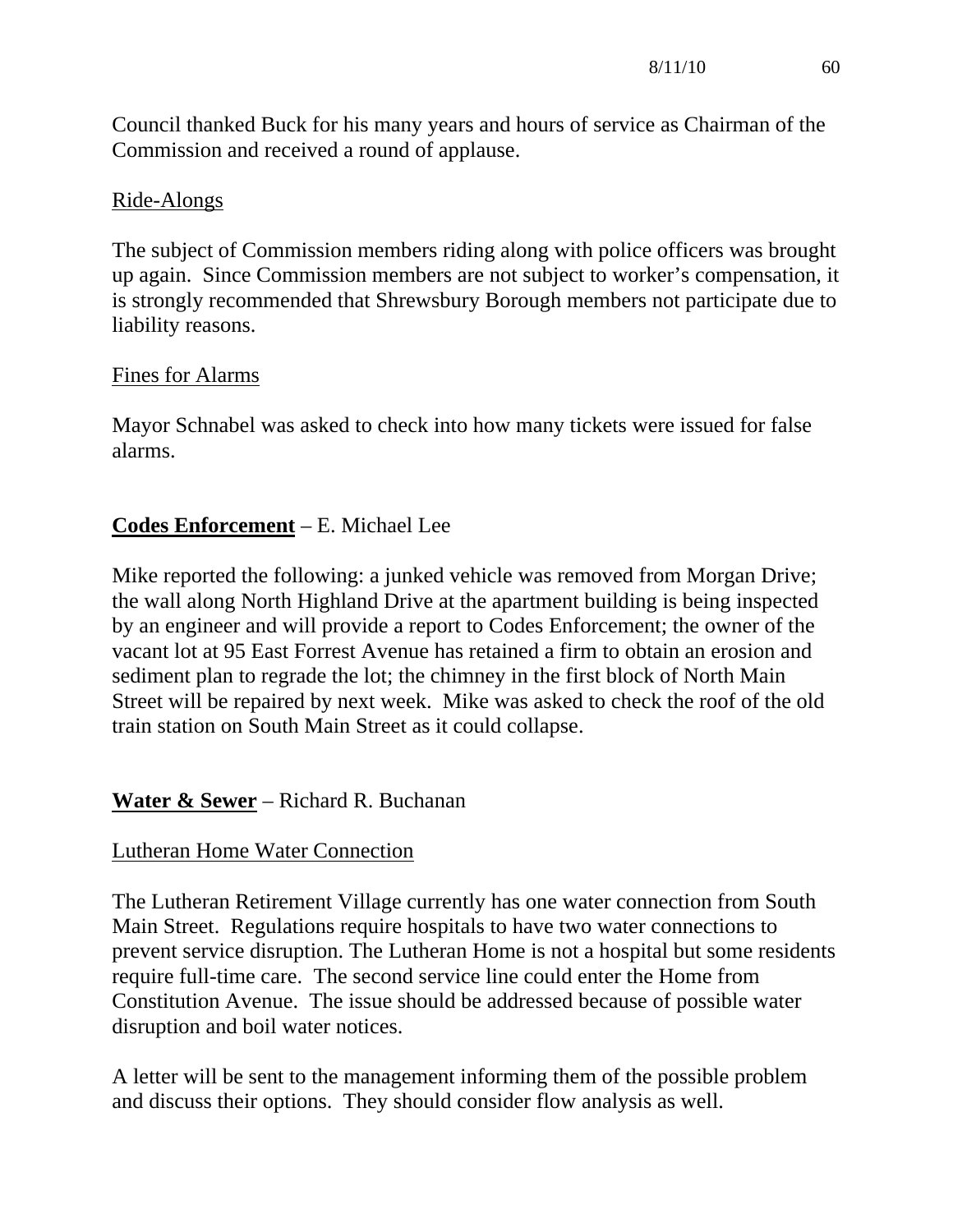## Windy Hill Road Bridge Replacement

The electric poles have been moved and the sewer line relocation should begin in the next few weeks.

### Groundwater Rule

The entry point service connections have been relocated and two out of the eight chlorine monitors have been installed. The seepage pits for the Smith, Thompson, and Home Wells have been started and DEP has the required paperwork. The remaining work is to enlarge the water main at the Pumphouse and to install six more chlorine analyzers.

#### Eagle Scout Ceremonies

Buck stated he recently attended ceremonies and was impressed with how they are carried out. The two boys did projects in the Borough and Buck commented on what an asset Troop 90 is and thanked Brian Sweitzer for all of his help with working with the prospective Eagle Scouts.

## H2O Water Grant Request

E. Stoley moved to ratify the submission of the water grant request and to show due diligence in the ability to create funding if the grant request is approved. R. Buchanan seconded. The motion carried with all in favor.

The Borough match is one-third or \$960,400.00. One option may be to borrow the money from the sewer fund, if allowed.

E. Stoley moved to ratify the creation of a new document showing funding capacity for our one-third share.

C. Skoglind seconded. The motion carried with all in favor.

## Amended Resolution

C. Skoglind moved to authorize the Secretary to sign an amended resolution for the increased grant amount being requested.

R. Buchanan and M. Sharkey seconded. The motion carried with all in favor.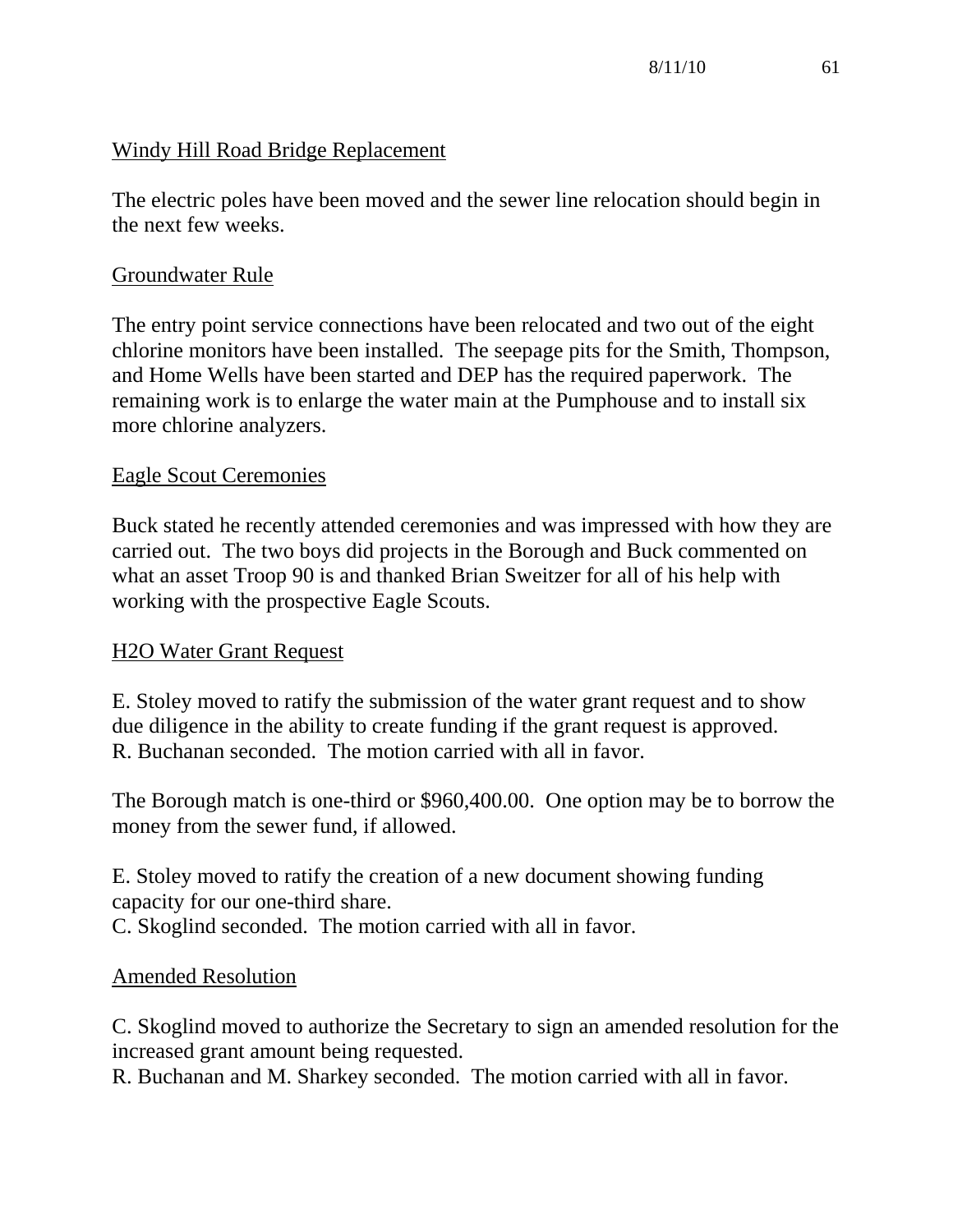### Bulk Water Rate

The amount is \$8.00 per thousand gallons. Since only one or two requests are received each year, it was decided to leave the rate the same.

#### Well Production

Due to the drop in water table, the water levels have tapered off. The Borough has many sources, so wells can be shut down to recharge.

## **Public Roads & Lighting** – Eric W. Stoley

#### 15 South Main Street

The storm drain and pipe connection at 15 South Main Street failed and created a road sinkhole. The Borough repaired the drain and PennDOT temporarily patched the road.

#### Road and Curb Vegetation

There is a significant problem with vegetation growing between the curb and roadway. The cracks allow water in which damages the roadway during the winter.

The Public Works Department will spray the weeds on two roads this fall and in the spring will seal the areas between the curb and roadway to see if it takes care of the problem. A notice should be placed at the residences on the streets where spraying will be done.

# **Public Lands & Buildings and Finance** – Christoher M. Skoglind

#### Scout House Project

The Public Works Department installed sewer to the pole building pad and Trout Plumbing will rough in the sewer within the next few weeks. The price to connect the old Scout house to sewer will be about \$1,500.00. Mike Sharkey will meet with Brian Sweitzer to review all costs and a decision will be made next month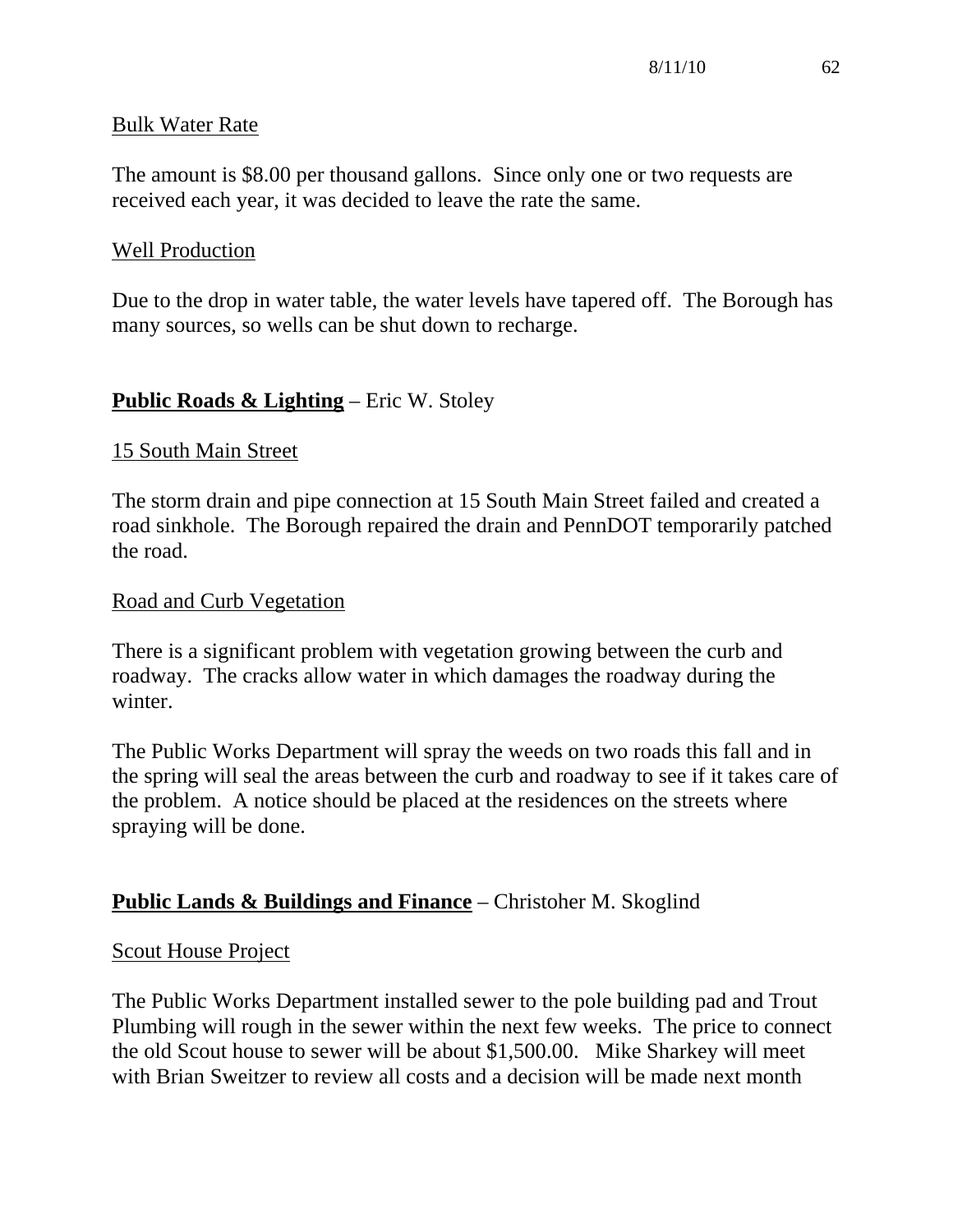whether to connect the old Scout house to sewer. Plans will be supplied to a structural engineer to determine how deep and big the pit needs to be for the tower.

Bids for the pole building will be reviewed next month.

## Budget Meetings

Meetings will be held on September 28 (tentatively), October 5, October 19, November 16 and November 30 starting at 7:00 p.m. Budget information should be received by September 15.

# **ENGINEER'S REPORT**

# **SOLICITOR'S REPORT**

# Wellhead Protection in Shrewsbury Township

The Intergovernmental Cooperation Agreement was approved and the ordinance will be advertised for adoption of the Agreement at the Township's September meeting.

R. Buchanan moved that Sol. Rehmeyer be authorized to advertise the ordinance for adoption.

T. Metz seconded. The motion carried with all in favor.

# Zoning Ordinance Amendment Regarding Non-Residential Use Certificates

The open issues involve some logistics of the program and cost to businesses. Sol. Rehmeyer will work with the Zoning Officer to move the ordinance along. The fee schedule may be \$25.00 or \$50.00 per inspection to cover costs.

## Shrewsbury Center Buffer

The agreement is being reviewed by the shopping center management.

Permit Extension Act Ground Water Withdrawal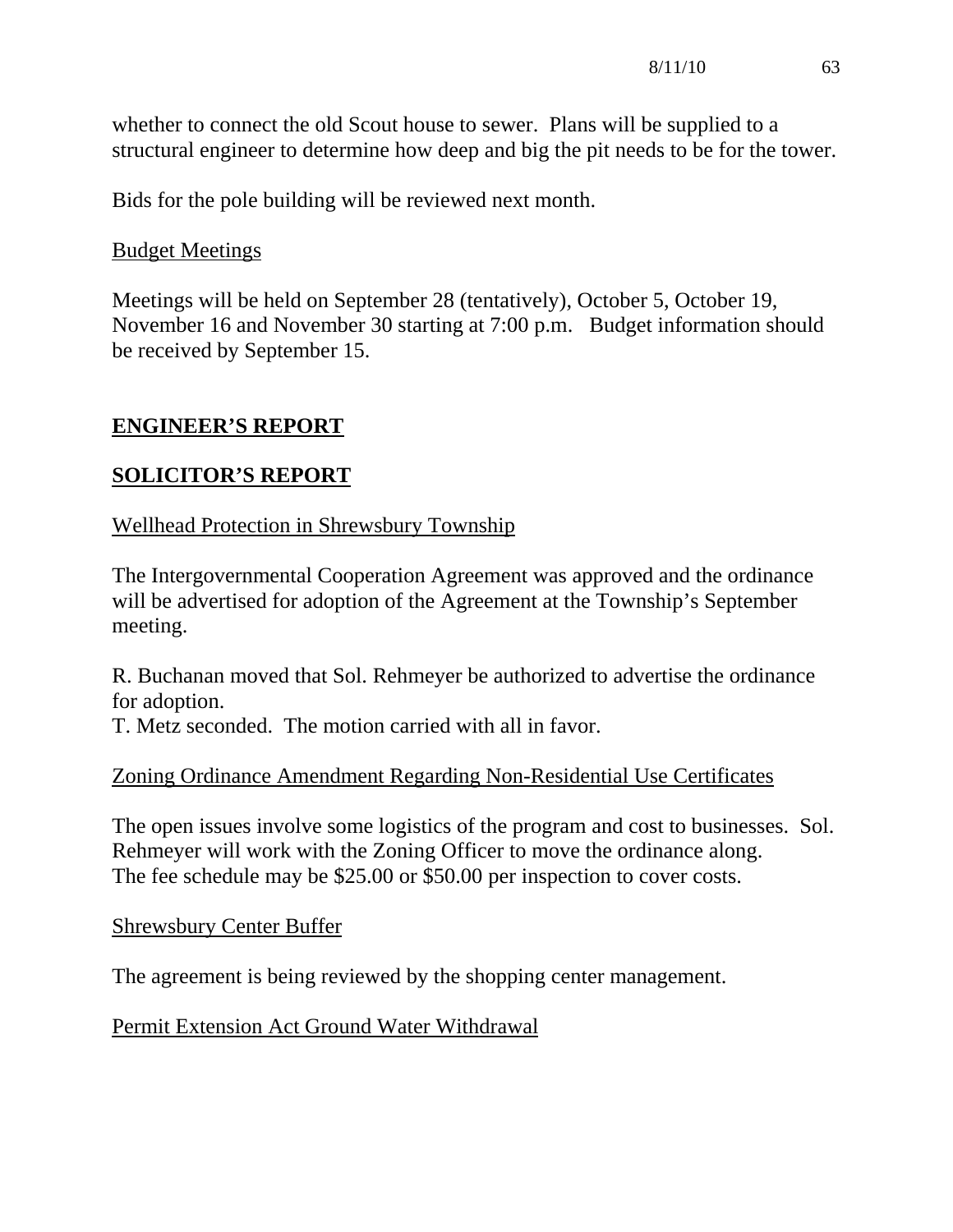The Permit Extension Act is not likely to apply to the groundwater withdrawal permits because groundwater withdrawal does not fall within the Act's definition of development.

# **Public Safety, Welfare and Personnel** – Thomas D. Metz

## Response by Volunteer Firemen to EMS Calls

Fire Chief Myers asked for the change in running status for station 61 to only be dispatched on second due EMS calls and all cardiac arrests in the first due area. A letter needs to be signed by the Borough to let County Control know of the change.

E. Stoley moved that President Ridgely be authorized to sign the letter for the change.

T. Metz seconded. The motion carried with all in favor.

## Tower at Scout House

C. Skoglind recommended that the work being done at the Scout House be covered under builder risk on our insurance policy in the amount of \$25,000.00.

# **Secretary's Report** – Cindy L. Bosley

# Quick Books Training

The fee for on-site training is \$180.00 for the first hour and \$72.00 for each additional hour.

C. Skoglind moved to approve the rates and to include the police administrative assistant in the training as well. M. Sharkey seconded. The motion carried with all in favor.

## Police Administration Workshop

Mayor Schnabel would like to attend a workshop on September 9.